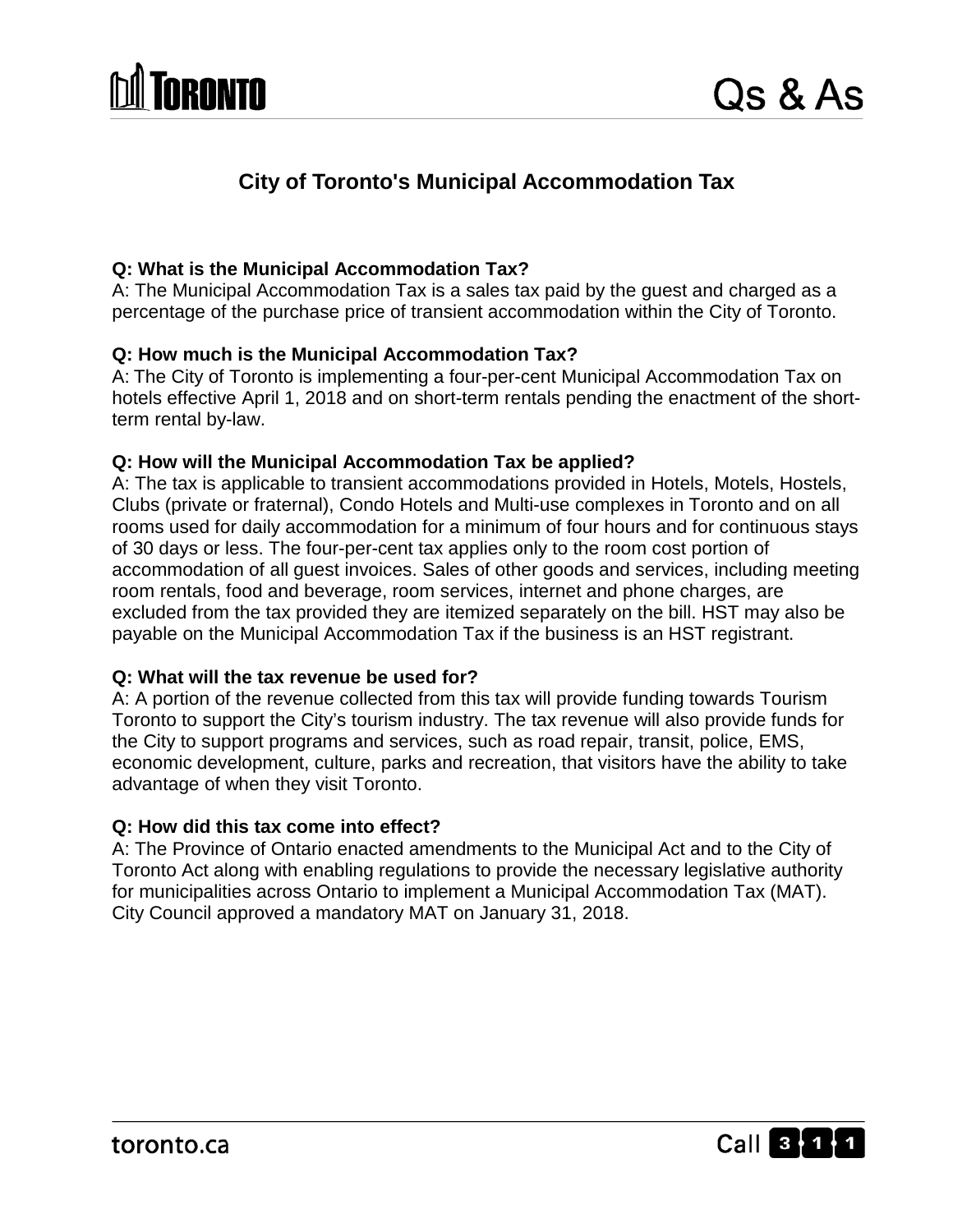# **Q: Are there any exemptions from the tax?**

A: The Municipal Accommodation Tax is not applicable to the following accommodations:

- Treatment centres that receive provincial aid under the Ministry of Community and Social Services Act
- Summer camps where overnight stays are part of the programming
- Houses of refuge or lodging for the reformation of offenders
- Charitable, non-profit philanthropic corporations organized as shelters for the relief of the poor or for emergency
- Hotel or motel rooms used by the City or its agents for shelter accommodation purposes
- Tents or trailer sites supplied by a campground, tourist camp or trailer park;
- Condo guest rooms/suites
- Accommodations supplied by employers to their employees in premises operated by the employer
- Any accommodation purchased by a person or entity listed in s. 268 of the *City of Toronto Act, 2006*

# **Q: What are the associated interest and penalties if the remittance is overdue?**

A: Interest and penalties will be charged on any overdue remittance at a monthly rate of 1.25 per cent from the first day after the tax remittance is due and interest will apply each month thereafter on the principal amount owing during such time as the default continues (at a rate of 15 per cent per annum). A non-sufficient funds (NSF) charge of \$40 will be applied to any remittances which are not honoured by the financial institution on which it is drawn due to insufficient funds.

# **Q: How do I collect this tax from guests?**

A: All guest invoices must include a separate line for "Municipal Accommodation Tax" as of April 1, 2018. The four-per-cent tax applies only on the room cost portion of overnight accommodation of all guest invoices except where other hotel services are not itemized separately. Revenues generated from other hotel services, including meeting room rentals, food and beverage, room services, internet and phone charges, are excluded from the tax provided they are itemized separately on the bill. If the accommodation was booked and paid for prior to April 1, 2018, the tax will not be applicable. If it was booked before April 1, 2018 but paid for on April 1, 2018 or later, the tax is applicable.

# **Q: How does the remittance process work?**

The Greater Toronto Hotel Association (GTHA) will collect the tax on the City's behalf. All operators of hotel accommodations subject to the Municipal Accommodation Tax must register with the GTHA. The MAT revenue collected by operators must be remitted to the GTHA within 15 days after month's end. Late remittances will be charged an interest rate of 1.25 per cent per month, in accordance with City of Toronto interest rate for late charges. The HST is applicable to the funds received from the MAT if the business is an HST registrant.

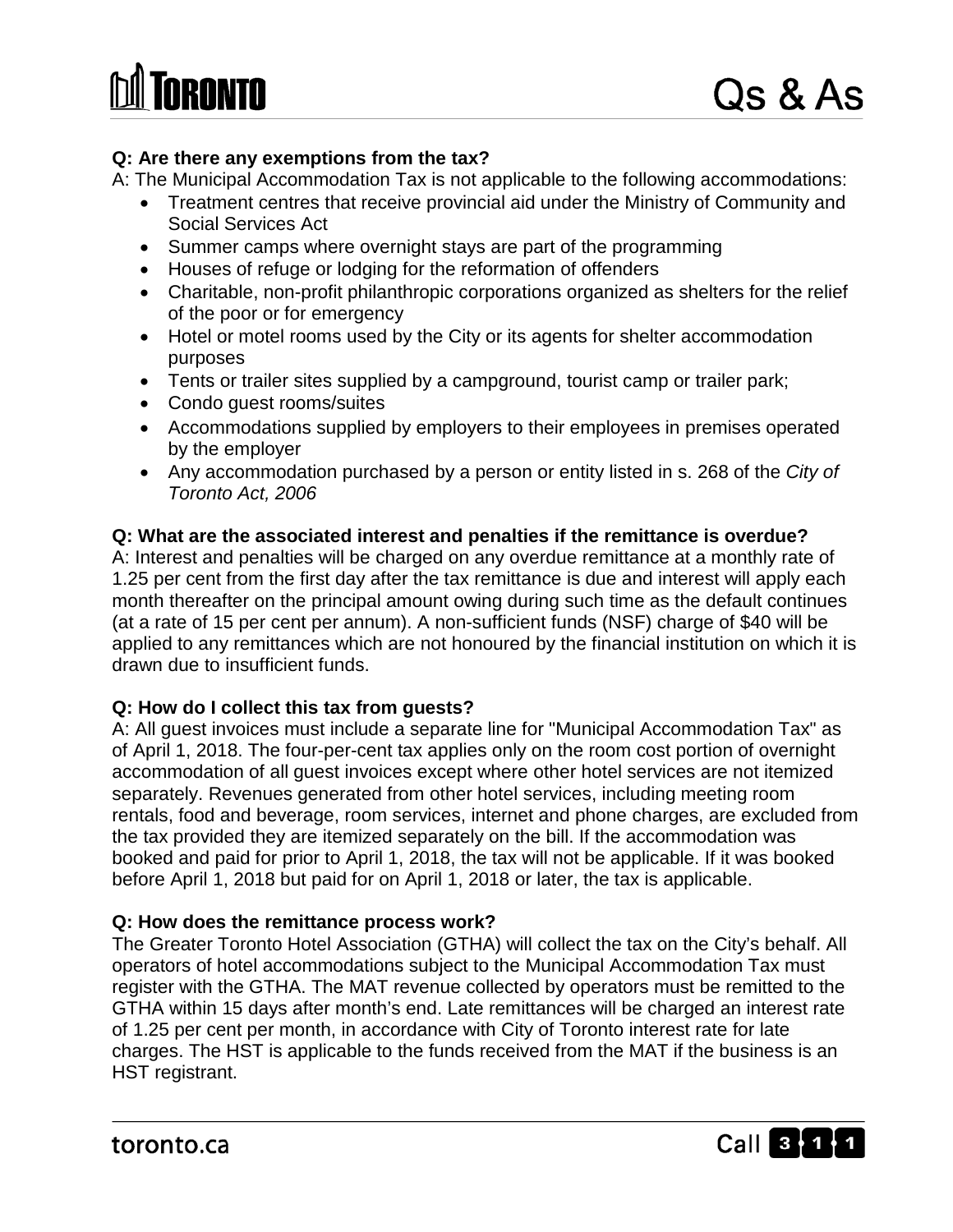

### **Q: Is there an auditing process to verify monthly submissions?**

A: There will be an audit process. Accommodation providers are required to retain all records and documents necessary to enable an accurate determination of the Municipal Accommodation Tax for a period of three years. The City and its agents will have the power to enter on land for the purpose of inspecting documents to ensure compliance with its by-law, and will have the power to audit and request information from any operator, including:

- Audit or examine the books and records that relate to the amounts payable to the City; and
- Require an operator to produce all documents required by the City for an audit, and to answer all questions relating to the audit and give all reasonable assistance with the audit.
- A Notice of assessment may be issued as a result of an audit.

#### **Q: What is the refund process?**

**A:** If the MAT was wrongly paid or remitted, a request for a refund can be made within 24 months after the payment date. If a request for a refund or adjustment of credit balance is refused, a Statement of Disallowance will be issued specifying the reason and the amount of the disallowance. Refund requests can be sent to [mat@toronto.ca](mailto:mat@toronto.ca)

#### **Q: What is the dispute resolution process?**

A: To dispute or object to a decision set out in a Notice of Assessment or a Statement of Disallowance, applicants can:

- Submit a Notice of Objection to the Chief Financial Officer (CFO) within 60 days. The Notice of Objection should clearly describe each issue raised and fully set out the facts and reasons for objection.
- The CFO will review the Notice of Objection notify in writing the applicant of any action taken in response to it.
- If an applicant disagrees with the CFO's decision, the applicant has 90 days from the day on which the notice was mailed to appeal the decision to Council.
- The Government Management Committee will act as the City's appeal and dispute resolution body for the MAT and will be delegated the power to hold all hearings of such appeals, and will make recommendations to Council for final approval

Notice of Objection and Appeals can be submitted by email [\(mat@toronto.ca\)](mailto:mat@toronto.ca) or by mail:

- City of Toronto
- Revenue Services, Municipal Accommodation Tax
- 5100 Yonge St., Lower Level
- Toronto, ON M2N 5V7